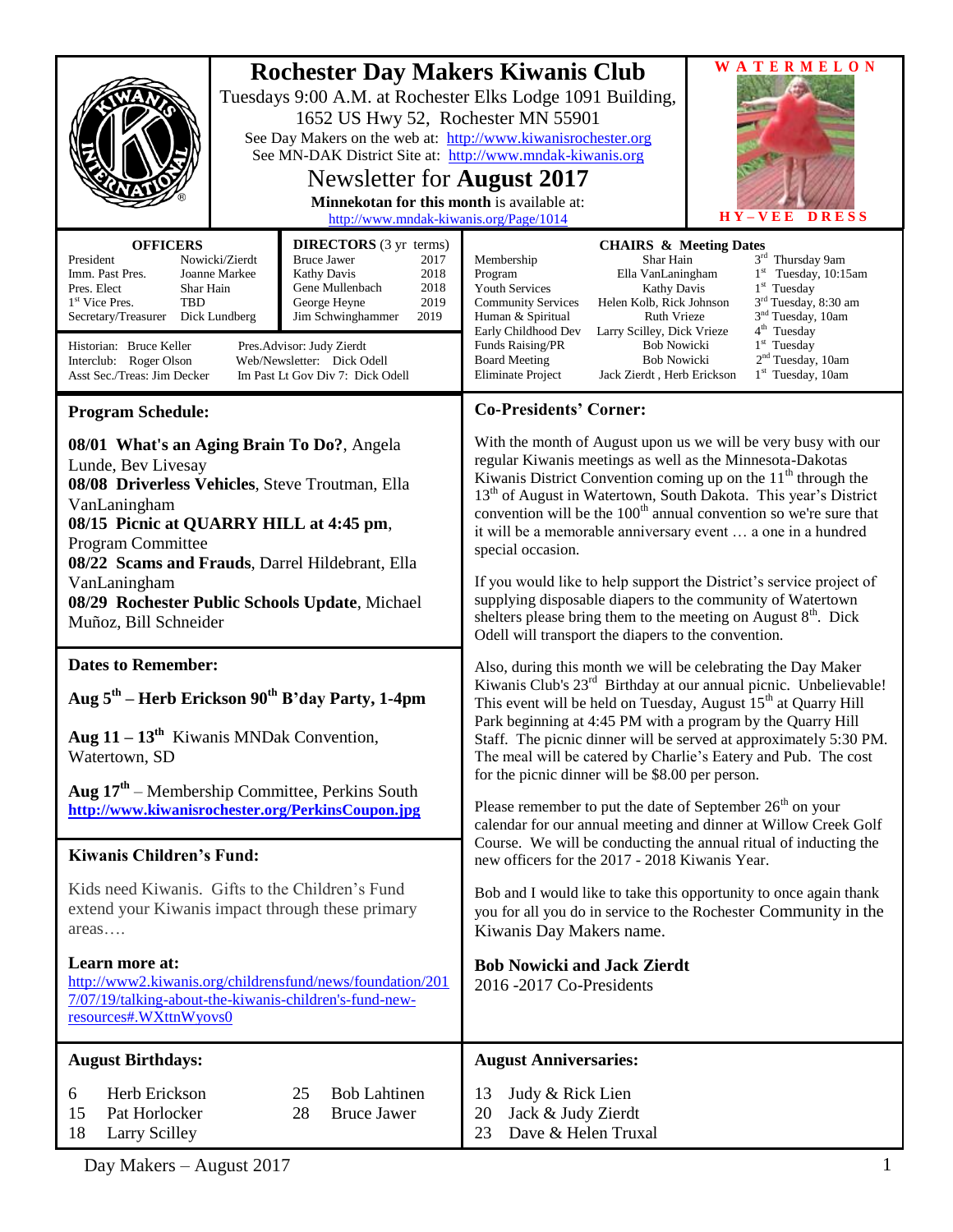## **Secretary/Treasurer's Report – 07/11/2017**

| <b>Bank Balance 6/30/2017:</b> | \$17,060.81            |
|--------------------------------|------------------------|
| <b>Bike Repair Fund:</b>       | 132.95<br>$\mathbf{S}$ |
| <b>Charitable Account</b>      | \$6,706.02             |
| Administrative Fund:           | \$5,083.08             |
| Service Fund:                  | \$5,138.76             |

**Members on Leave:** Don Cain, Tom Lemke, Judy Lien, Peter Schuh

**June Service Hour Statistics:** 873 hours by 39 members, 65% Participation.

# **July Board Meeting Summary**

The current president(s) are still seeking a candidate for 2017/2018 First VP.

Our club's delegates to the 2017 MN/DAK District Convention will be Delegates: Shar Hain, Joan Olson, and Judy Zierdt, Alternate Delegates: Helen Kolb and Roger Olson.

Budget input due to the Treasurer by the August board meeting (8/8).

The board discussed the Rochester Fest Puzzle Contest. It is not a fundraiser, and is not a Kiwanis event, even though Jack Zierdt manages it. The puzzles are donated. The registration fee is paid out to the winners.

The board discussed where to donate Darlene Brandt's funeral memorial. The board decided **t**o donate the Darlene Brandt memorial to the Pinewood School "Hook Book Library" (getting hooked on books and reading) with appropriate bookplates, in each book, recognizing Darlene Brandt as the donor.

Golf Ball Drop Fundraiser and Rochester Fest Button Fundraiser were discussed.

The board discussed the possibility of an entry in the Rochester Fest Parade in 2018. No decision was made.

### **Committee Reports**

**Community Service-** The committee is investigating how our club can provide volunteer services to the Rochester Area ReStore.

**Early Childhood Development-** Larry Scilley was successful in getting a \$2,000 IBM grant for Gage School.

**Fund Raising-** Active and Recent Fund Raisers: GB Drop, R Fest Buttons, Aluminum Cans, KWIK Trip Gift and Carwash Cards. Continued next column  $\rightarrow$ 

### **Secy/Treas Report (Continued):**

**Membership-** The committee is continuing to seek new members

**Program-** The committee is working on August programs. The picnic, combined with the club birthday party will be on August  $15<sup>th</sup>$  at 4:45 pm. (Program), 5:15 pm (Food Served). Cost: \$8 per person.

### **Public Relations-** Ongoing.

**Social Media/Web Site-** Web site has been reordered by priority of information. A presence on Facebook is being looked into.

**Youth Services-** The new Key Club officers will be invited to the club picnic.

# **Richard Lundberg,** Secy/Treasurer

# **Ethiopia: 42nd country to Eliminate MNT:**

In July, Ethiopia became the 42nd country to eliminate maternal and neonatal tetanus since 2000, thanks to Kiwanians and our partnership with UNICEF through **The Eliminate Project.** Now, this excruciating, but preventable disease will not be a threat to mothers and babies in Ethiopia.

Read more on the current status of Eliminate campaign at: [http://www2.kiwanis.org/childrensfund/news/foundation/2](http://www2.kiwanis.org/childrensfund/news/foundation/2017/07/19/ethiopia-42nd-country-to-eliminate-mnt#.WXtuL2yovs0) [017/07/19/ethiopia-42nd-country-to-eliminate](http://www2.kiwanis.org/childrensfund/news/foundation/2017/07/19/ethiopia-42nd-country-to-eliminate-mnt#.WXtuL2yovs0)[mnt#.WXtuL2yovs0](http://www2.kiwanis.org/childrensfund/news/foundation/2017/07/19/ethiopia-42nd-country-to-eliminate-mnt#.WXtuL2yovs0)

# **Dick Odell**

**Play Ball:** Take a child to see a game.



**Kiwanis Defining Statement:**

**Kiwanis is a global organization of volunteers dedicated to improving the world one child and one community at a time.**

# **®Kiwanis Rochester Day Makers**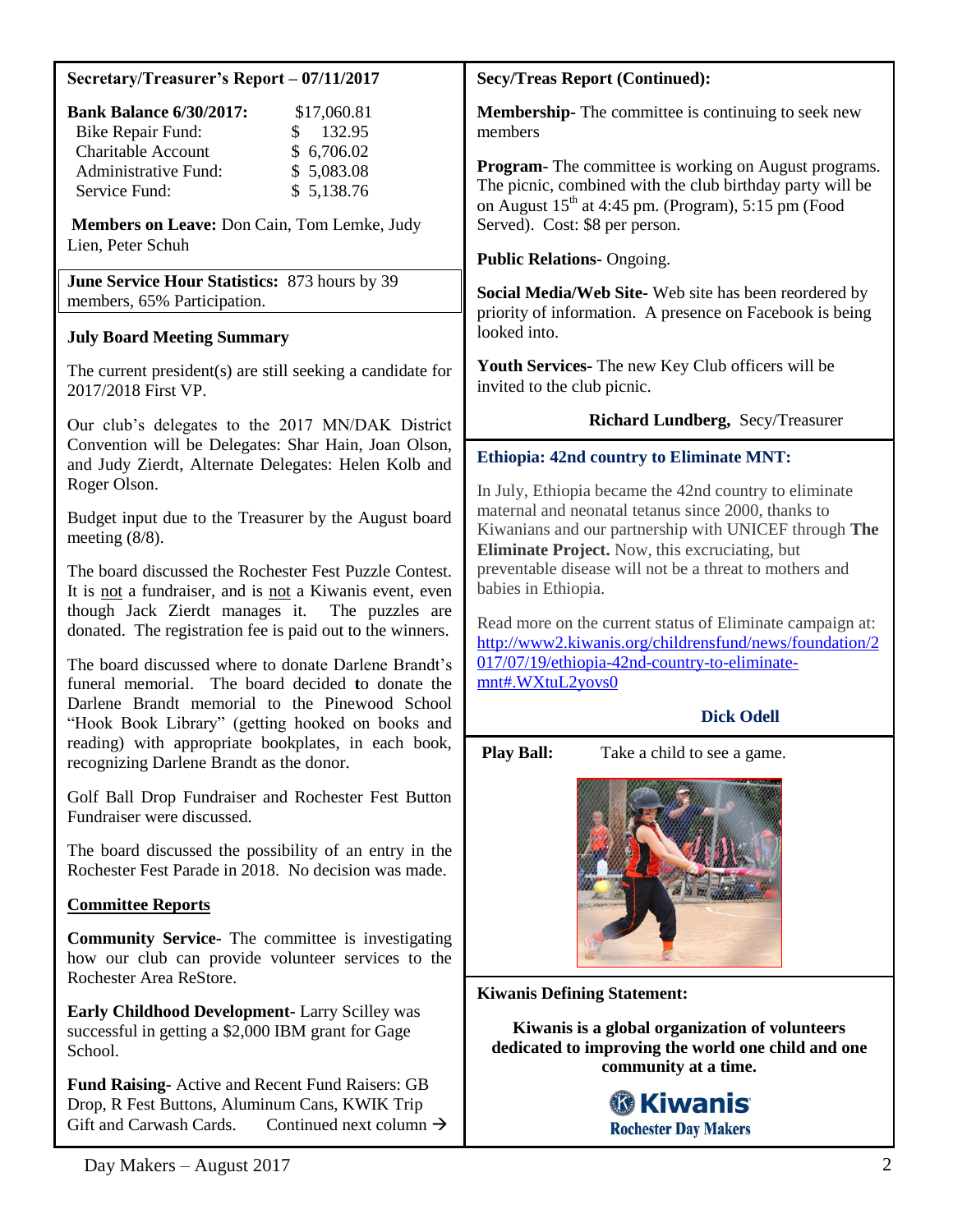# **Kiwanis International Convention:**

In case you missed the KI Convention in Paris, France in July ……

# **ELECTION RESULTS:**

**President:** James M. Rochford, Peoria, Illinois, USA

**President-elect:** Florencio C. "Poly" Lat, Metro Manila, Philippines

**Vice president:** Daniel Vigneron, Howald, Luxembourg

**Trustees:**

**US and Pacific Canada Region:**

- Greg Beard, Alexandria, Louisiana, USA
- Charles R. "Chuck" Gugliuzza, Homestead, Florida, USA
- Richard "Dick" Olmstead, Lancaster, California, USA

**Asia-Pacific Region:** Peter Kimberley of Waverley, Victoria, Australia, was elected at the 2017 Kiwanis Asia-Pacific conference in Jeju-do, South Korea, this past March.

**At-large seat:** Ernest Schmid, Einöde, Austria

**Europe Region:** Paul Inge Paulsen of Florvåg, Norway, was elected at the 2017 Kiwanis International-European Federation convention in Paris, France, also in July.

Thank you Jane Erickson for your Presidential service.



**Richard Odell** Im Past Lt Gov Div 7 2016-2017 [http://www.kiwanis.org/news/newsitem/news/newsitem/](http://www.kiwanis.org/news/newsitem/news/newsitem/fun-fellowship-education-at-kiwanis-international-convention) [fun-fellowship-education-at-kiwanis-international](http://www.kiwanis.org/news/newsitem/news/newsitem/fun-fellowship-education-at-kiwanis-international-convention)[convention](http://www.kiwanis.org/news/newsitem/news/newsitem/fun-fellowship-education-at-kiwanis-international-convention)

### **Monthly Masterpiece:**

Ernest Hemingway's shortest story ... only 6 words ...

"For sale; baby shoes; never worn."

### Contributed by : **Santa Dave**

### **New Mother Packets:**

"And Now for the Rest of the Story" regarding the New Mother Library Packets.



As reported and pictured in last month's newsletter by Helen Kolb, she, Pat Horlocker and Phyllis Jacobs put the packets together at the Library toward the end of each month.



Near the middle of the following month the two big heavy totes are picked up and delivered to the Methodist and Olmsted Hospitals Obstetrics / Delivery Units by Dick Vrieze, Larry Scilley or Rick Johnson.



The totes are then returned to the Library for the next repacking.

**Ruth Vrieze**